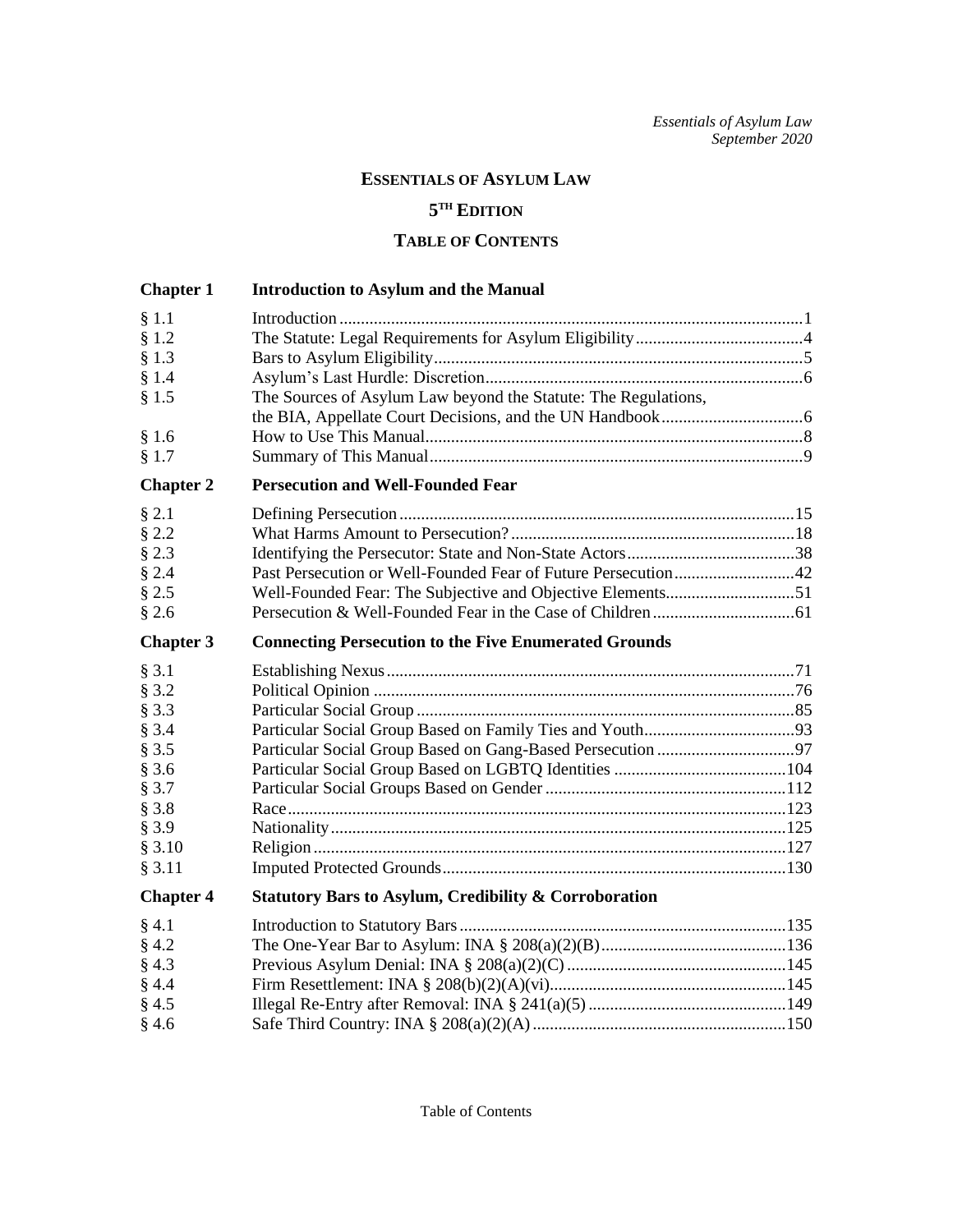| $§$ 4.7          | Persecution of Others: INA § 208(b)(2)(A)(i) [Asylum] &             |  |
|------------------|---------------------------------------------------------------------|--|
|                  |                                                                     |  |
| $§$ 4.8          | Conviction of a Particularly Serious Crime: INA § 208(b)(2)(A)(ii)  |  |
|                  |                                                                     |  |
| § 4.9            | Commission of a Serious Non-Political Crime before Coming to the    |  |
|                  |                                                                     |  |
| § 4.10           | Danger to U.S. Security: INA § 208(b)(2)(A)(iv) [Asylum] $\&$       |  |
|                  |                                                                     |  |
| § 4.11           | Terrorist Activities: INA § 208(b)(2)(A)(v) & INA § 241(b)(3)(B)163 |  |
| § 4.12           |                                                                     |  |
| § 4.13           | Corroboration: Evidentiary Standard and Burden of Proof177          |  |
| § 4.14           |                                                                     |  |
| <b>Chapter 5</b> | <b>Withholding of Removal and the Convention Against Torture</b>    |  |
| § 5.1            | Overview of Withholding of Removal and the Convention               |  |
|                  |                                                                     |  |
| § 5.2            |                                                                     |  |
| § 5.3            |                                                                     |  |
| § 5.4            |                                                                     |  |
| § 5.5            |                                                                     |  |
| $§$ 5.6          | Comparing Withholding of Removal and Asylum Bars and Benefits 198   |  |
| § 5.7            |                                                                     |  |
| $§$ 5.8          |                                                                     |  |
| § 5.9            |                                                                     |  |
| \$5.10           |                                                                     |  |
| § 5.11           |                                                                     |  |
| § 5.12           | Two Types of Relief under CAT: Withholding or                       |  |
|                  |                                                                     |  |
| <b>Chapter 6</b> | <b>Preparing an Asylum Application and Working with Clients</b>     |  |
| §6.1             |                                                                     |  |
| §6.2             |                                                                     |  |
| §6.3             |                                                                     |  |
| § 6.4            |                                                                     |  |
| § 6.5            |                                                                     |  |
| §6.6             |                                                                     |  |
| §6.7             |                                                                     |  |
| §6.8             | Building and Presenting a Case in Partnership with Our Clients236   |  |
| §6.9             |                                                                     |  |
| § 6.10           |                                                                     |  |
| § 6.11           |                                                                     |  |
| § 6.12           |                                                                     |  |
| § 6.13           |                                                                     |  |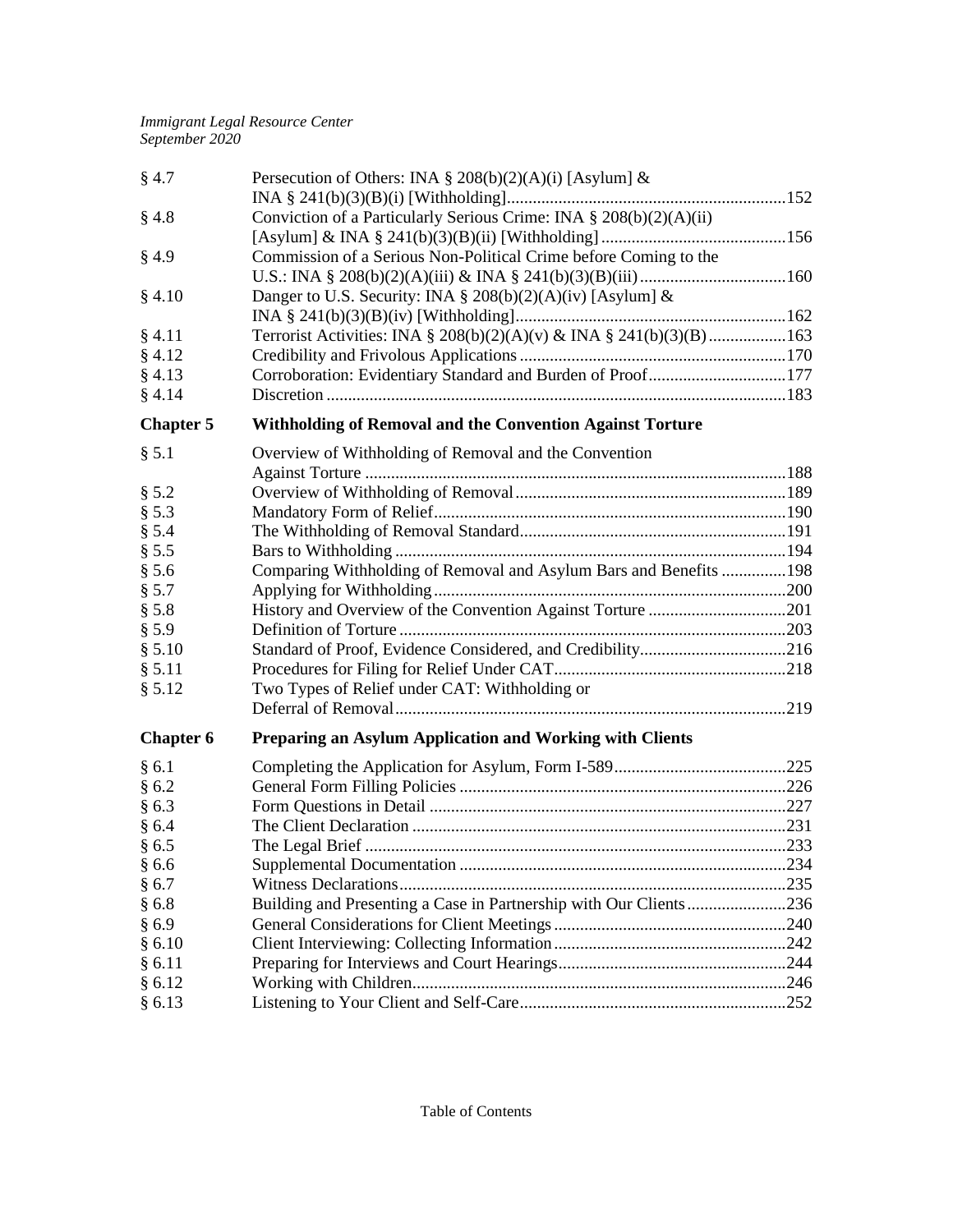| <b>Chapter 7</b>           | The Affirmative Asylum Application                                                                              |  |  |
|----------------------------|-----------------------------------------------------------------------------------------------------------------|--|--|
| § 7.1                      |                                                                                                                 |  |  |
| § 7.2                      |                                                                                                                 |  |  |
| § 7.3                      |                                                                                                                 |  |  |
| § 7.4                      |                                                                                                                 |  |  |
| § 7.5                      |                                                                                                                 |  |  |
| § 7.6                      |                                                                                                                 |  |  |
| § 7.7                      |                                                                                                                 |  |  |
| § 7.8                      |                                                                                                                 |  |  |
| § 7.9                      |                                                                                                                 |  |  |
| § 7.10                     |                                                                                                                 |  |  |
| <b>Chapter 8</b>           | <b>Applying for Asylum in Immigration Court</b>                                                                 |  |  |
| § 8.1                      |                                                                                                                 |  |  |
| § 8.2                      |                                                                                                                 |  |  |
| § 8.3                      |                                                                                                                 |  |  |
| § 8.4                      |                                                                                                                 |  |  |
| § 8.5                      | Recent-Arrival Asylum Seekers and the Credible Fear Process 299                                                 |  |  |
| § 8.6                      | Children in Proceedings: Unaccompanied Minors Filing for Asylum 307                                             |  |  |
| § 8.7                      |                                                                                                                 |  |  |
| § 8.8                      |                                                                                                                 |  |  |
| § 8.9                      |                                                                                                                 |  |  |
| \$8.10                     |                                                                                                                 |  |  |
| § 8.11                     |                                                                                                                 |  |  |
| <b>Chapter 9</b>           | <b>Winning Asylum: Benefits for Asylees</b>                                                                     |  |  |
| § 9.1                      |                                                                                                                 |  |  |
| § 9.2                      |                                                                                                                 |  |  |
| § 9.3                      |                                                                                                                 |  |  |
| § 9.4                      |                                                                                                                 |  |  |
| § 9.5                      |                                                                                                                 |  |  |
| § 9.6                      | Eligibility for Lawful Permanent Residence One Year After                                                       |  |  |
|                            |                                                                                                                 |  |  |
| § 9.7                      | Derivative Asylees and Eligibility for Permanent Residency 344                                                  |  |  |
| §9.8                       |                                                                                                                 |  |  |
| <b>INDEX OF APPENDICES</b> |                                                                                                                 |  |  |
| Appendix A                 | Federal Regulations Pertaining to Asylum and Withholding of Removal                                             |  |  |
| Appendix B                 | Chart: Statutory Bars to Asylum and Withholding of Removal                                                      |  |  |
|                            | the contract of the contract of the contract of the contract of the contract of the contract of the contract of |  |  |

Appendix C Chart: General Asylum Flowchart Appendix D Definitions and Use of Adjournment, Call-Up, and Case Identification Codes